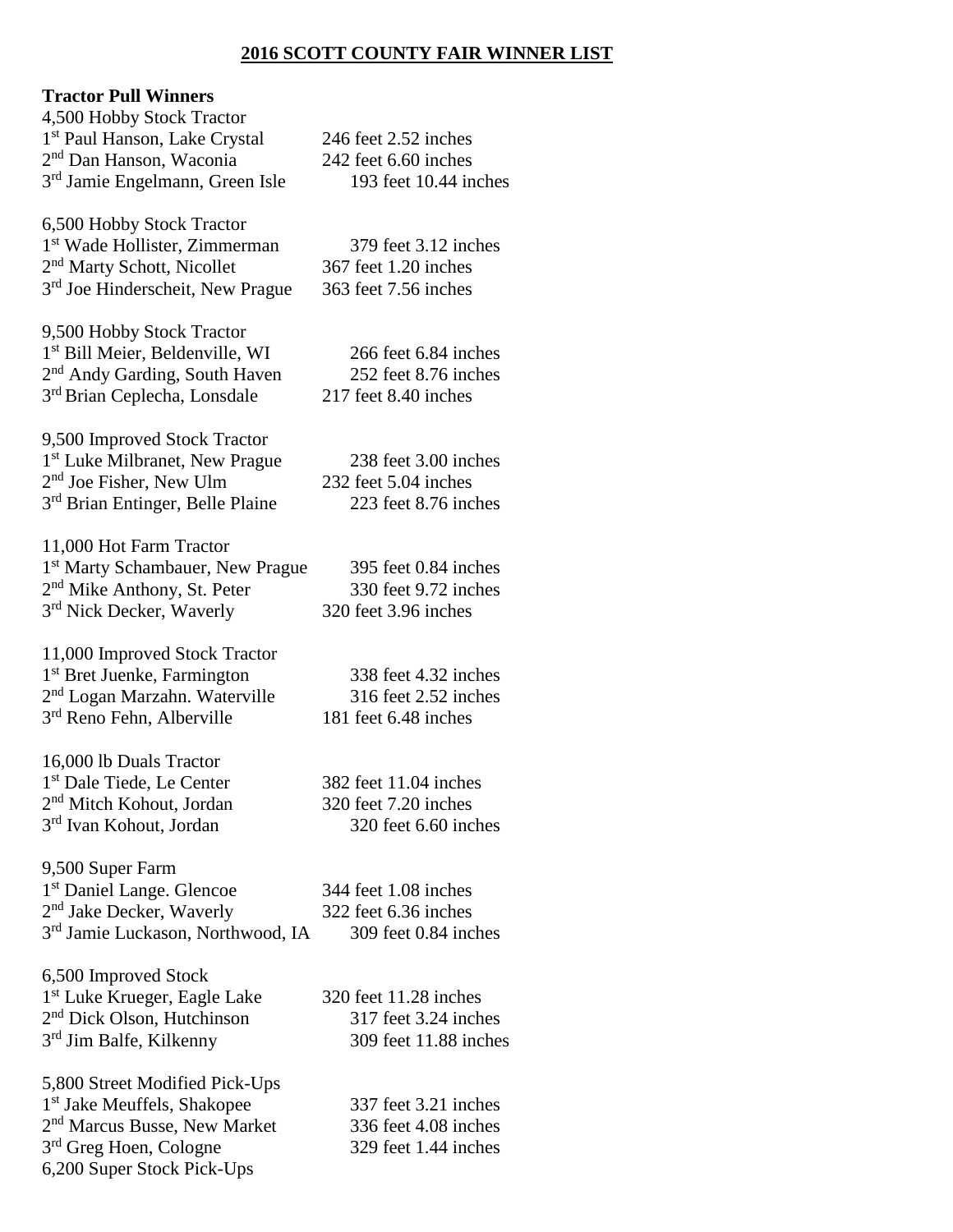1 st Darin Schuster, Shakopee 375 feet 0.24 inches

8,200 Diesel Pick-Ups 1<sup>st</sup> Kyle Heuer, New Germany 352 feet 10.08 inches 2 nd Travis Whiteford, Andover 312 feet 3.12 inches 3<sup>rd</sup> Chad Kruger, Le Center 322 feet 1.20 inches

17,000 Street Semi st Eric Gostomczik, Kasota 374 feet 4.56 inches nd Heath Herman, Jordan 368 feet 11.76 inches rd Ed Mieseler, Chaska 354 feet 2.64 inches

Big Cam Semi Truck 1<sup>st</sup> Mike Adams, Belle Plaine 367 feet 7.56 inches 2 nd Jason Mieseler, Chaska 338 feet 7.68 inches 3<sup>rd</sup> Kevin Abraham, Cologne 322 feet 7.44 inches

Open Semi Truck 1<sup>st</sup> Mike Fehn, Albertville 464 feet 2.52 inches 2 nd Luke Cornluis, Arlington 383 feet 4.92 inches 3 rd Colton Sailor, Oak Park 126 feet 3.48 inches

### **4-H Haybale Decorating Contest**

1 st Place: Horse Club 2<sup>nd</sup> Place: Helena Helpers 3<sup>rd</sup> Place: Credit River Comets

### **Strongman Competition**

Heavyweight 1 st Ryan Imbach, Madison, WI 2<sup>nd</sup> Jacob Nowak, Belle Plaine 3<sup>rd</sup> Patrick Driscoll, St. Louis Park

Lightweight 1 st Ben Hanson, Eagan 2<sup>nd</sup> Brad Anderson, Zimmerman 3<sup>rd</sup> Kyle Sellner, Sleepy Eye

Womens' 1 st Keisha Murphy, Minneapolis 2<sup>nd</sup> Tiffany Schomel, Cambridge 3 rd Ali Palm, St. Louis Park

# **Kids' Pedal Pull**

Age 4 1<sup>st</sup> Luke Hennen, Belle Plaine 2<sup>nd</sup> Attley Haas, LeSueur 3rd Royce Stolt, Belle Plaine

| 464 feet 2.52 inches   |
|------------------------|
| 383 feet 4.92 inches   |
| 126 feet $3.48$ inches |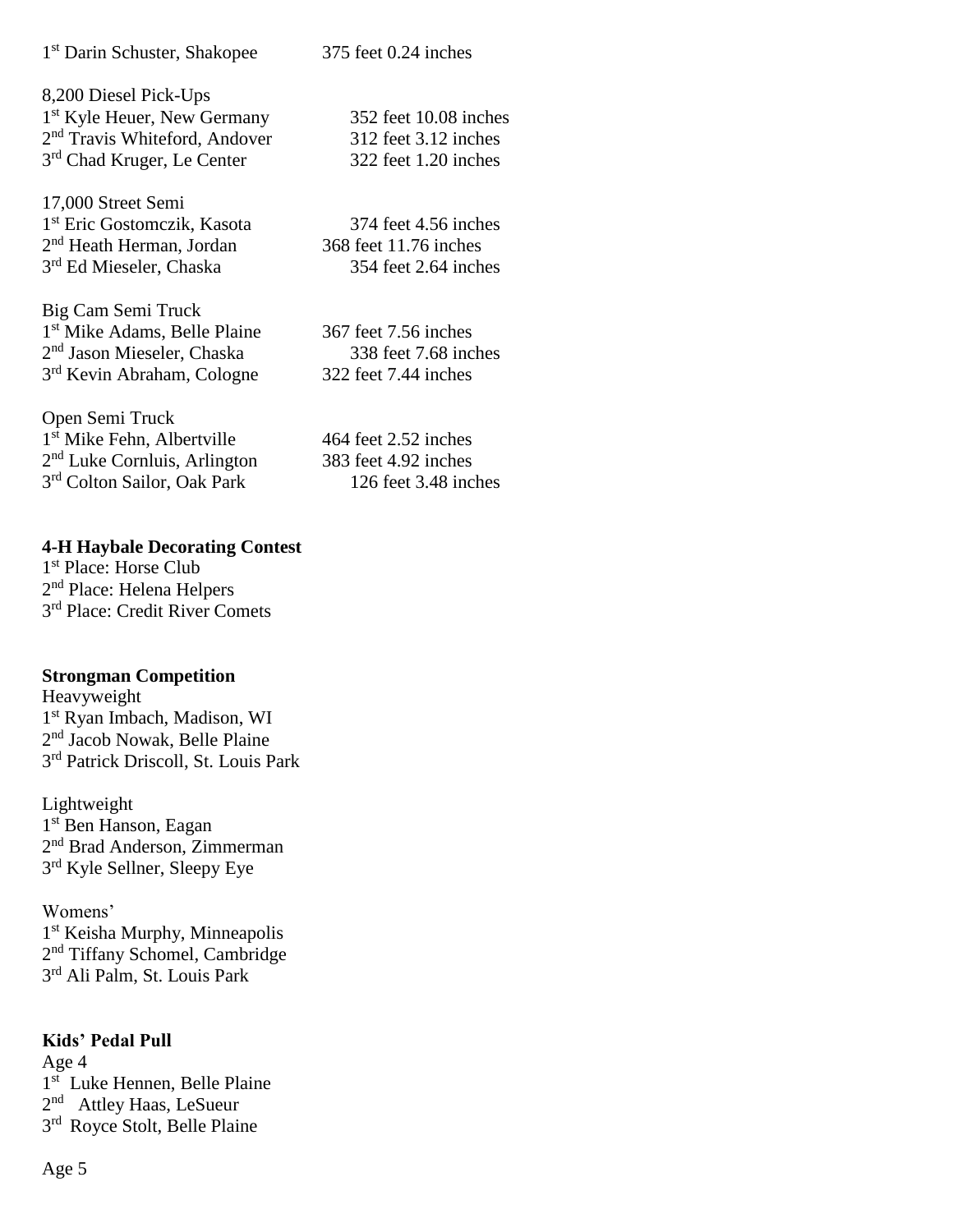1 st Levi Schreiber, Plainview

2<sup>nd</sup> Samuel Gallagher, New Prague

3<sup>rd</sup> Trevor DeCann, Hanska

Age 6

1<sup>st</sup> Jaden Jirik-Mehsing, New Prague

2<sup>nd</sup> Bodie Vosejpka, New Prague

3 rd Caleb DeCann, Hanska

Age 7

1 st Kylan Olson, Green Isle 2<sup>nd</sup> Carson Loffler, New Prague 3<sup>rd</sup> Mallory Kelm, Belle Plaine

Age 8

1 st Jack Schreiber, Plainview

2<sup>nd</sup> Alex Haas, LeSueur

3<sup>rd</sup> Charli Hruby, Lonsdale

Age 9

1 st Demontrez Dunn, Chaska

2<sup>nd</sup> Landry Kelm, Belle Plaine

3<sup>rd</sup> Jordan Jirik-Mehsing, New Prague

Age 10

1 st Hannah Weckman, Lakeville

2<sup>nd</sup> Grace Loffler, New Prague

3<sup>rd</sup> Richard Gregory, Jordan

Age 11

1 st Ali Sorenson, Carterville

2<sup>nd</sup> Noah Stocker, New Prague

3<sup>rd</sup> Ryley Nordin, Savage

**Talent Show**

1 st Place Preteen – Zach Tracy 2<sup>nd</sup> Place Preteen – Ashland Avery 3 rd Place Preteen – Noah Summers

1 st Place Teen- Abbie Hamilton 2<sup>nd</sup> Place Teen- Bob Hamilton 3<sup>rd</sup> Place Teen – Brittney and Sami Tiede

1 st Place Open- Derrick Holleman 2<sup>nd</sup> Place Open – Kelly Keenan 3<sup>rd</sup> Place Open – Abbie and Bob Hamilton

**Demo Derby**

Chain-N-Go 80's 1<sup>st</sup> Tim Shutrop, Waldorf 2<sup>nd</sup> Doug Schmitt, Jordan